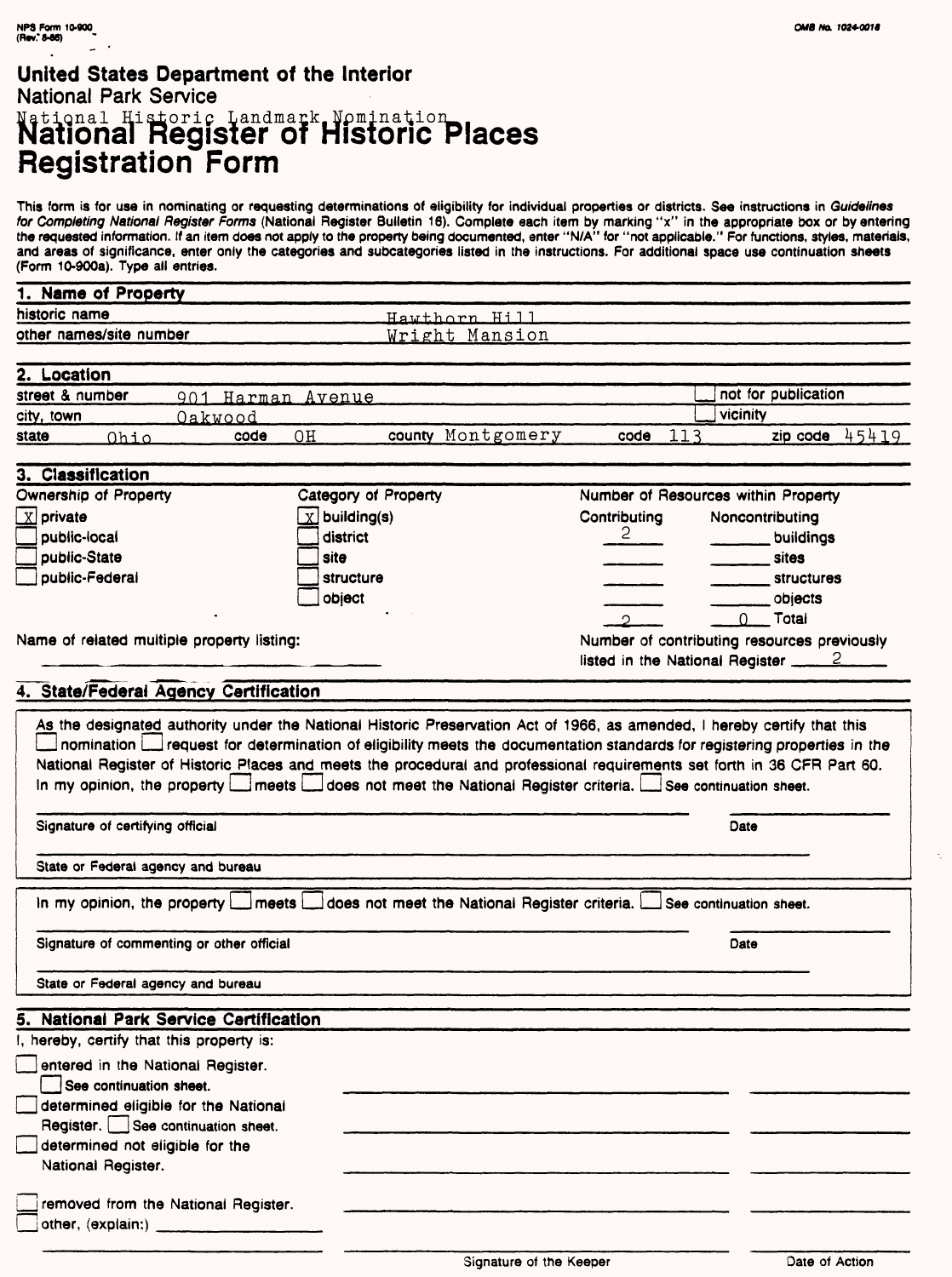| Historic Functions (enter categories from instructions)                     | Current Functions (enter categories from instructions)           |  |  |
|-----------------------------------------------------------------------------|------------------------------------------------------------------|--|--|
| DOMESTIC:<br>single dwelling<br>secondary structure<br>DOMESTIC:            | DOMESTIC.<br>single dwelling<br>secondary structure<br>DOMESITC: |  |  |
| 7. Description                                                              |                                                                  |  |  |
| <b>Architectural Classification</b><br>(enter categories from instructions) | Materials (enter categories from instructions)                   |  |  |
| LATE 19th and 20th CENTURY REVIVALS:<br>Classical Revival                   | limestone<br>foundation<br>brick<br>walle                        |  |  |

#### Describe present and historic physical appearance.

Completed in 1914, this two and -one-half story brick house was designed by Wilbur and Orville Wright with the assistance of the Dayton architectural firm of Schenck and Williams in the then popular Neoclassical style.<sup>1</sup> The building exterior is biaxially symmetrical, with the front and back facades virtually identical. The interior floor plan also exhibits an unusual degree of formal order and symmetry. Sited on a knoll surrounded by lawns and large trees, the estate included seventeen acres. While reduced in area today, the grounds surrounding the house and its companion threebay garage remain intact with some variation plantings.

A limestone faced poured concrete foundation supports walls of white face brick over structural clay tile. The mortar color matches the brick color. All the trim and ornament is painted white to coordinate with the brick. Black asphalt shingles have replaced the original shingle material.

Four wooden colossal Ionic columns extend two stories on both the front and back to support pediments. The recessed triangular surface, or tympanum, of each pediment contains a fanlight. Classically detailed pilasters serve as a transition between the porticos and the rectangular mass of the building. The large first floor entry doors are flanked by leaded glass sidelights. on the second floor Palladian windows extend behind ornamental balconies. Flanking the Palladian windows are oval bull's eye windows with a frame of voussoirs and a radiating glazing bar system resembling the fanlights.

The house has a low pitch hipped roof truncated at the top with a me house has a zemperitem it. wooden balustrade. The five-foot tall entablature features<br>modillions resembling a dentil band to visually support the<br>segming cuttors are built-in to the deep cornice. Side porches cornice. Gutters are built-in to the deep cornice. are topped with balustrades that match the roof balusters and the balusters under the porch rail. Simpler Tuscan columns and a

 $1$ The style of the house seems a compromise between the Wrights fondness for southern colonial homes and the contemporary fashion.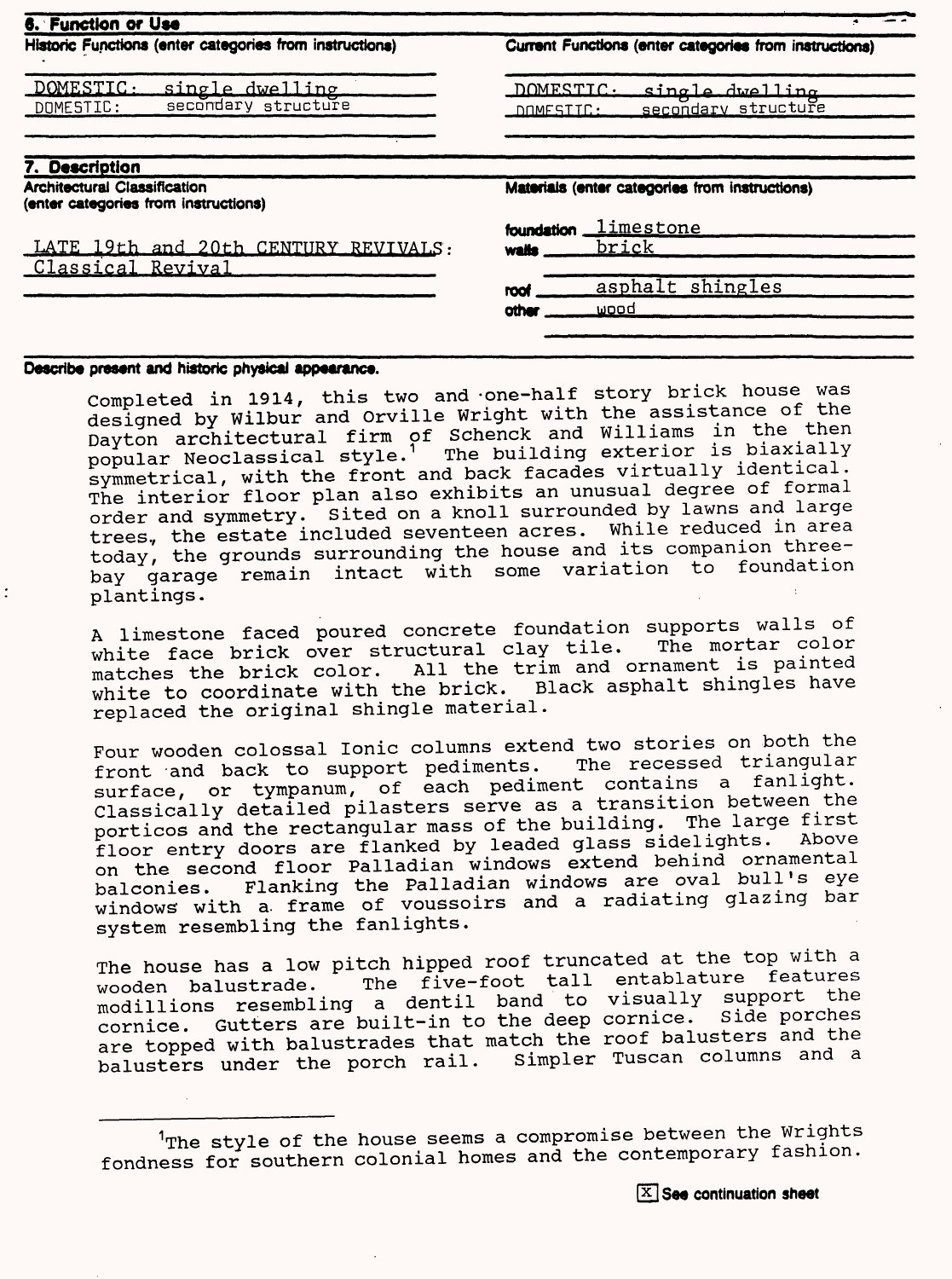| 8. Statement of Significance                                                                                                                                                                         |                                                                                                |                          |
|------------------------------------------------------------------------------------------------------------------------------------------------------------------------------------------------------|------------------------------------------------------------------------------------------------|--------------------------|
| Certifying official has considered the significance of this property in relation to other properties:<br>$\sqrt{X}$ nationally                                                                       | $\vert$ statewide<br><b>locally</b>                                                            |                          |
| $ X $ C<br> X B<br>Applicable National Register Criteria   A<br>National Historic Landmark Criteria:<br>1. 2<br>l B<br><b>Criteria Considerations (Exceptions)</b><br>C<br>$\mathsf{I}$ $\mathsf{I}$ | 1D<br>ID.<br>IE.<br>⊟ IG                                                                       |                          |
| Areas of Significance (enter categories from instructions)<br><u>Engineering</u><br>Invention                                                                                                        | Period of Significance<br>1912-1948                                                            | <b>Significant Dates</b> |
| Transportation                                                                                                                                                                                       |                                                                                                |                          |
| NHL Theme: XIV-Transportation<br><u> H-Airplanes and Air Travel</u><br><u> VIII-Technology</u><br>B-Transporation                                                                                    | <b>Cultural Affiliation</b><br>N/A                                                             |                          |
| <b>Significant Person</b><br>Wright, Orville (primary                                                                                                                                                | Architect/Builder<br>Wright, Wilbur and Orville, designers<br>Schenck and Williams, architects |                          |

State significance of property, and justify criteria, criteria considerations, and areas and periods of significance noted above.

Hawthorn Hill is nationally significant because it was designed by Wilbur and Orville Wright, inventors of the airplane, and this building, more than any other work of architecture, reflects their<br>personalities. In addition, Hawthorn Hill is nationally personalities. In addition, Hawthorn Hill is nationally significant because for thirty-four years it served as the base of operations for one of the United States' greatest aviation heroes, and became a gathering place for greats and near greats in U.S. aviation history. Although Wilbur Wright died in 1912 before construction of the mansion began, he, too, had a hand in its careful planning and siting. Hawthorn Hill has a special place in the history of aviation as a reflection of the success and<br>acceptance of the Wright brothers and their airplanes. Hawthorn acceptance of the Wright brothers and their airplanes. Hill is a direct expression of the wealth and fame reaped by the brothers after their triumphant return from Europe to Dayton in 1909. Having become world heroes and amassing a fortune from their invention of the airplane via royalties, exhibitions, and sales, the Wrights undertook plans for a house to reflect their new found status and material success. In the mansion, Orville Wright received and entertained noted inventors and celebrities including Charles Lindbergh, Thomas Edison, Alexander Graham Bell, Carl Sandburg, Admiral Richard Byrd, President Franklin D. Roosevelt, King Constantine of Greece, Ohio Governor James Cox, General Omar Bradley, Arthur Godfrey, and James Stewart. It has been said that Hawthorn Hill was Orville Wright's "machine for living."<sup>1</sup> The<br>home's interior systems clearly express Orville Wright's home's interior systems clearly express personality, its principal occupant from 1914 until his death in

<sup>&</sup>lt;sup>1</sup>Tom D. Crouch, The Bishop's Boys: A Life of Wilbur and Orville Wright (New York: W. W. Norton and Company, 1989), p. 477.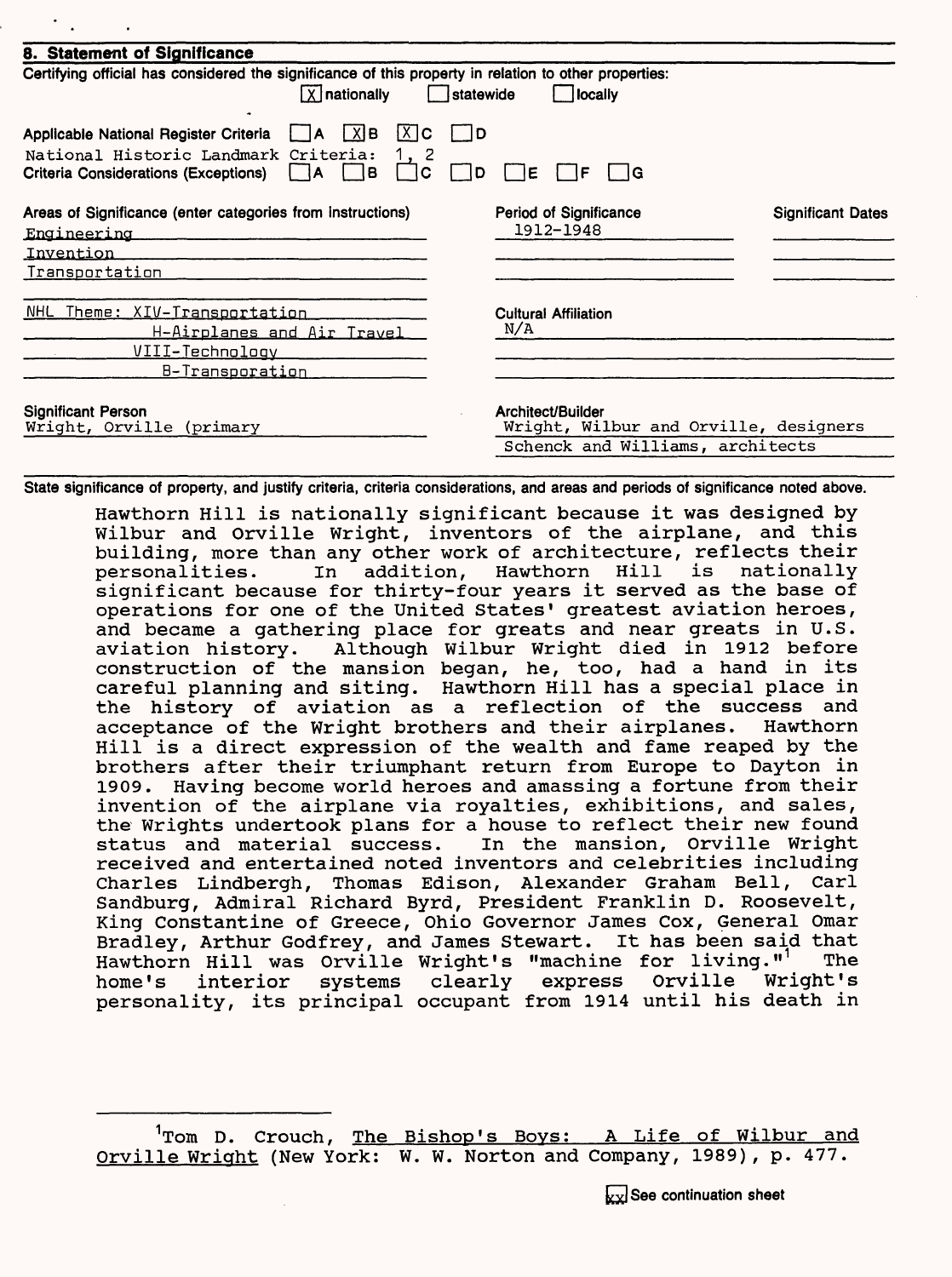#### **9. Major Bibliographical References**

 $\bar{\zeta}$  .

 $\frac{1}{\sqrt{2}}\int_{-\infty}^{\infty} \frac{1}{\sqrt{2}}\left( \frac{1}{\sqrt{2}}\right) \left( \frac{1}{2} \right) \left( \frac{1}{2} \right) \left( \frac{1}{2} \right)$ 

 $\ddot{\phantom{a}}$ 

 $\mathbf{A}^{(1)}$  and

|                                                                                         | xx See continuation sheet                                                                   |
|-----------------------------------------------------------------------------------------|---------------------------------------------------------------------------------------------|
| Previous documentation on file (NPS):                                                   |                                                                                             |
| preliminary determination of individual listing (36 CFR 67)                             | Primary location of additional data:                                                        |
| has been requested                                                                      | State historic preservation office                                                          |
| previously listed in the National Register                                              | Other State agency                                                                          |
| previously determined eligible by the National Register                                 | Federal agency                                                                              |
| designated a National Historic Landmark                                                 | Local government                                                                            |
| recorded by Historic American Buildings                                                 | <b>XX</b> University                                                                        |
| Survey $#_$                                                                             | Other                                                                                       |
| recorded by Historic American Engineering                                               | Specify repository:                                                                         |
| $\mathsf{Record}~#$                                                                     | Wright State University                                                                     |
|                                                                                         |                                                                                             |
| 10. Geographical Data                                                                   |                                                                                             |
| approximately 4.5 acres<br>Acreage of property _____                                    |                                                                                             |
| $\mathcal{P}(\mathcal{P})$                                                              |                                                                                             |
| <b>UTM References</b>                                                                   |                                                                                             |
| A 16 742000 4400510                                                                     | B                                                                                           |
| Northing<br>Zone<br>Easting                                                             | Northing<br>Zone<br>Easting                                                                 |
| $\mathbf{C}$                                                                            | D                                                                                           |
|                                                                                         | See continuation sheet                                                                      |
|                                                                                         |                                                                                             |
| Verbal Boundary Description                                                             |                                                                                             |
| Part of lot 93, beginning at a point in the middle of Park Avenue 2.85 chains from the  |                                                                                             |
| west end of Park Avenue, thence south 8° 50' east 458.20 feet to a corner; thence north |                                                                                             |
|                                                                                         | 85° 50' east 458.20 feet more or less to the west line of Harman Avenue to a corner; thence |
| north on the west line of Park Avenue 456.72 feet to the point of beginning, city of    |                                                                                             |
| Oakwood, Ohio, as recorded in Executor's Deed on December 7, 1948.                      |                                                                                             |
|                                                                                         | See continuation sheet                                                                      |
|                                                                                         |                                                                                             |
| <b>Boundary Justification</b>                                                           |                                                                                             |
| The boundary is the legal boundary of the Hawthorn Hill property owned by National Cash |                                                                                             |
| Register Corporation.                                                                   |                                                                                             |
|                                                                                         |                                                                                             |
|                                                                                         |                                                                                             |
|                                                                                         |                                                                                             |
|                                                                                         | See continuation sheet                                                                      |
| 11. Form Prepared By Jill York O'Bright, Historian; David G. Richardson, Historian;     |                                                                                             |
| name/title Ron Cockrell, Historian; and William S. Harlow, Historical Architect         |                                                                                             |
|                                                                                         | date January 18 and August 30, 1990                                                         |
| organization National Park Service, Midwest Region                                      | telephone 402-221-3426                                                                      |
| street & number 1709 Jackson Street                                                     |                                                                                             |

 $\sim$ 

city or town \_\_\_\_ state JSE zip code ^8102

7

 $\mathcal{L}_{\mathcal{A}}$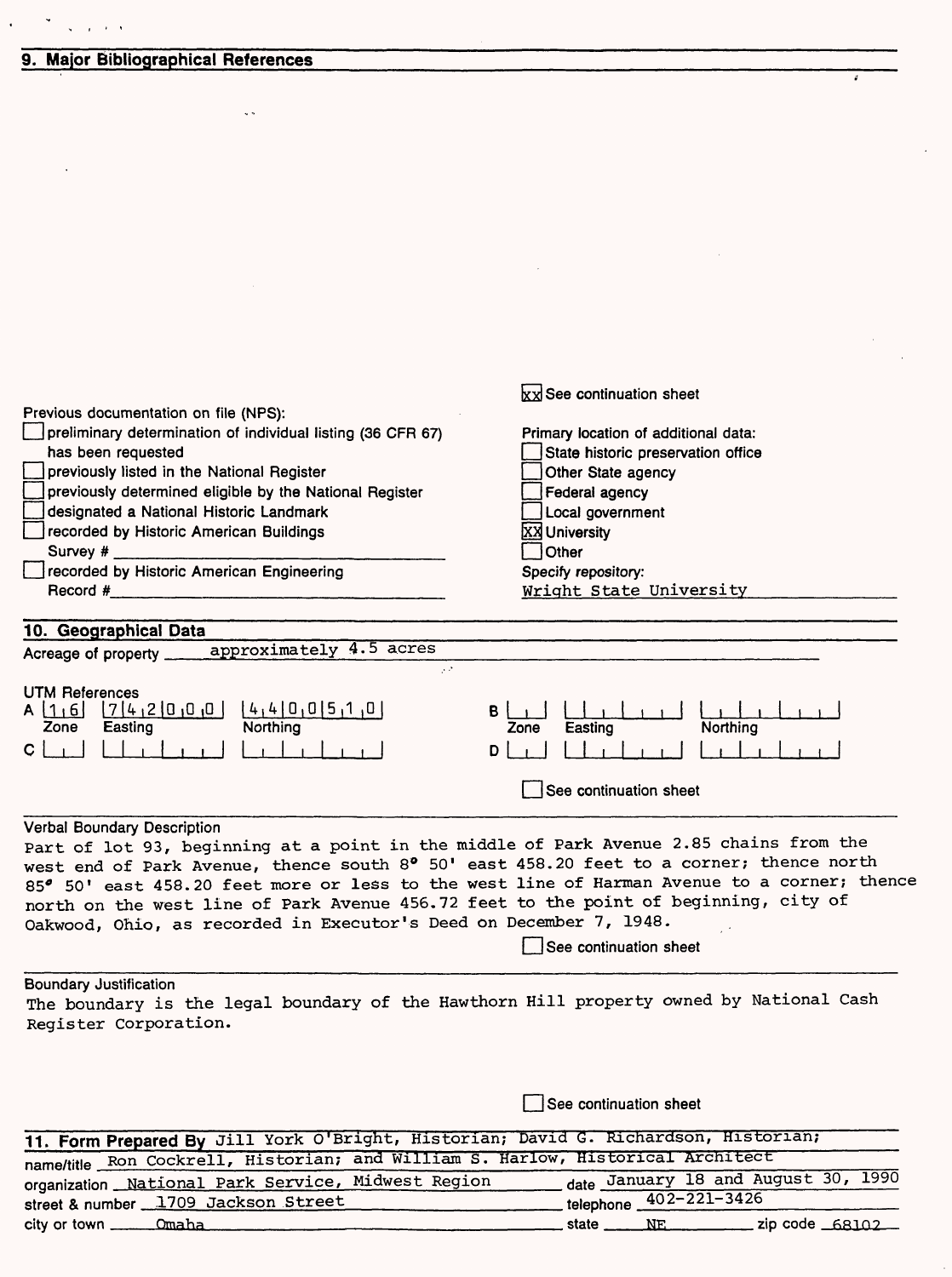### **National Register of Historic Places Continuation Sheet**

**Section number 7 Page 2** 

scaled down version of the main eave entablature unite the porches with the core building by retaining graceful proportions. Prominent chimneys extend through the roof on the east and west<br>sides. Windows in the side upstairs bathrooms open through the Windows in the side upstairs bathrooms open through the chimney. Plane gabled roof dormers feature cornice returns and arched tracery windows. The prominent window style is a six-overone double hung window used throughout the structure. These are grouped on the first floor to produce triple windows. The keystone lintels feature brick voussoirs with Bedford Indiana limestone keystones. Window sills and all outside steps are also limestone.

The main stair hall dominates the interior as the central<br>organizing feature. Downstairs, the hall divides dining spaces zing feature. Downstairs, the. hall divides dining spaces.<br>leisure spaces. Upstairs, seven bedrooms are placed from leisure spaces. Upstairs, seven bedrooms are placed symmetrically around four bathrooms. Skillfully incorporated in the overall order of the plan, the northwest quarter of both floors is reserved for housekeeping functions. Like many large houses in the area, the open high attic space was designed for possible conversion to a ballroom.

Following Orville Wright's death and the transfer of the property to National Cash Register Corporation (NCR) for use as a guest house, much of the interior was redecorated ca. 1950 and again in 1989. Most of the interior finishes and furnishings were updated. Much of the original furniture is now on display at the Kettering-Moraine Museum; other pieces remain stored in the home's attic. The heavy mahogany doors personally stained by Orville were painted to match the architraves. Rich Oriental rugs replaced custom Donegal carpets; wallpaper replaced damask; and new heavy draperies with valances are the common window treatment. Despite these changes in finishes, all the decorative molding, pocket doors, wainscoting, mantels, the grand staircase, ornamental plaster and glass, silver and nickel plated hardware, and many of the fixtures remain in place. Moreover, the library has been retained as Orville used it. In addition to his books, paintings, and memorabilia, the library contains furniture modified to Orville's design.

Current plans by NCR include restoring the main floor to its original appearance based on a portfolio of photographs taken at the time of Orville's death. Upstairs, an additional bath has been added to increase privacy for guests.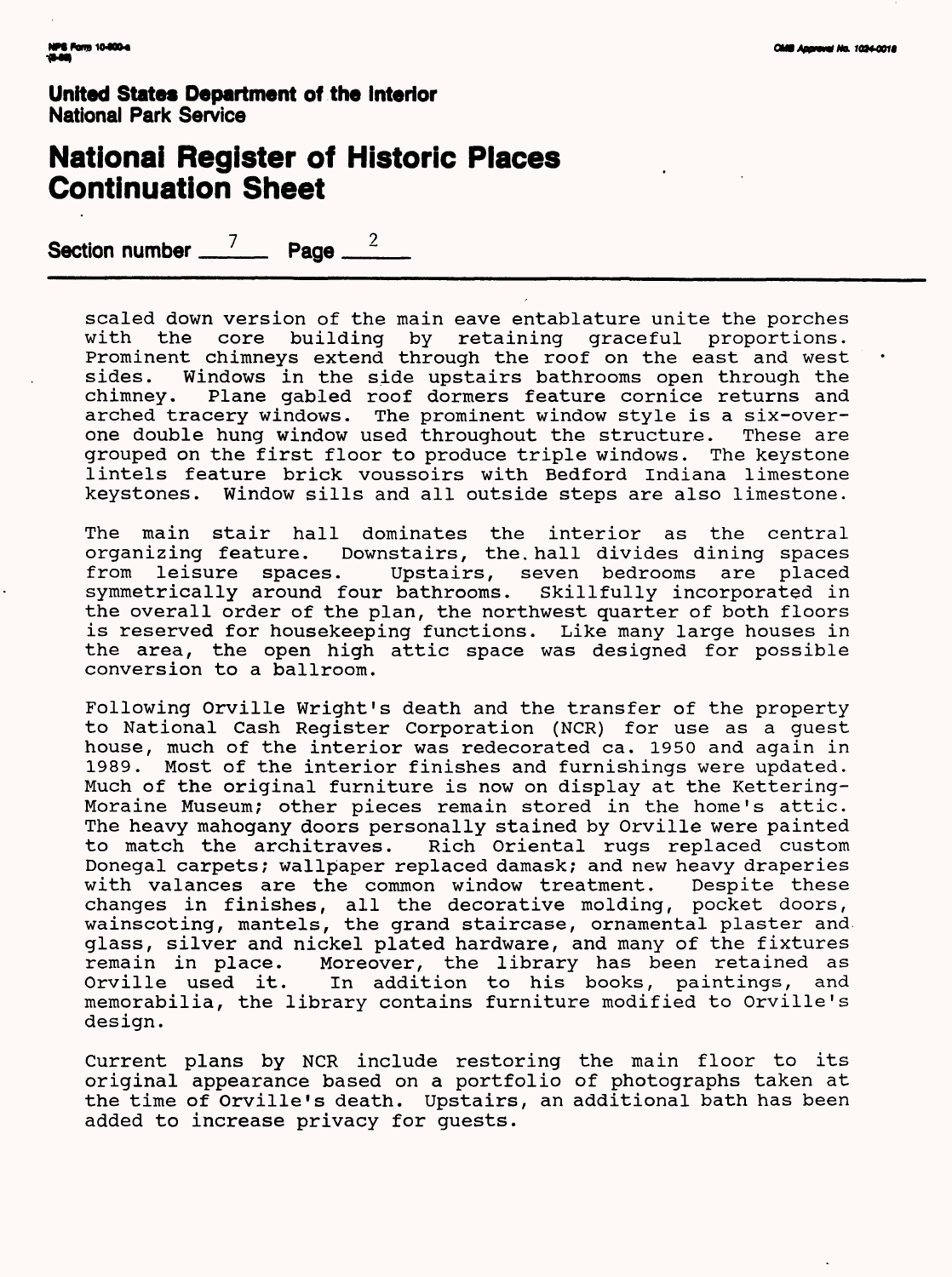# **National Register of Historic Places Continuation Sheet**

Section number  $8 \times 12$ 

1948.<sup>2</sup> Throughout the house Orville expressed his inventive genius and creative spirit by devising many labor-saving mechanisms and gadgets. While living at Hawthorn Hill, Orville conceived some of his final inventions, aeronautical and otherwise.

#### **History**

Hawthorn Hill was the outcome of a great deal of planning and forethought on the part of Wilbur, Orville, and their sister Katharine to build the perfect domicile for the family. Although the family had spent forty-two years at their home at 7 Hawthorn Street, the old West Dayton neighborhood was declining and the house's seven rooms could no longer accommodate the stream of visitors who accompanied the growing acclaim of the brothers. As a result, in March 1910, the Wrights purchased a lot in Dayton on which to build a new home. However, Katharine Wright thought the lot too small, too near the center of the city, and altogether inappropriate for the building they envisioned.<sup>5</sup> Hence, in 1911, Wilbur and Orville searched for a more suitable lot. In February 1912, they purchased a seventeen-acre wooded tract on high ground in the affluent suburb of Oakwood, Ohio. The Wrights dubbed it "Hawthorn Hill" for the many hawthorn trees which dominated the hillside.

As for the styling of the house, the Wrights were steadfast in their choice: a southern colonial-style mansion, much like those the brothers saw in Virginia during the Fort Myer flight

<sup>3</sup> Crouch, The Bishop's Boys, p. 476.

<sup>&</sup>lt;sup>2</sup>Author Betty Lacey compared the Wrights' Hawthorn Hill to Thomas Jefferson's Monticello, comparing Orville's active participation in the design of the structure and his inclusion of a variety of labor-saving inventions to Jefferson's design of Monticello. The comparison is somewhat overstated, since Jefferson was the sole architect of Monticello, while the Wrights hired an architect to transfer their ideas into working drawings. Recognizing this distinction, the comparison has some value in understanding how Hawthorn Hill was an extension of the brothers, particularly Orville. See Lacey, "Hawthorn Hill," Dayton Journal Herald, 10 June 1969.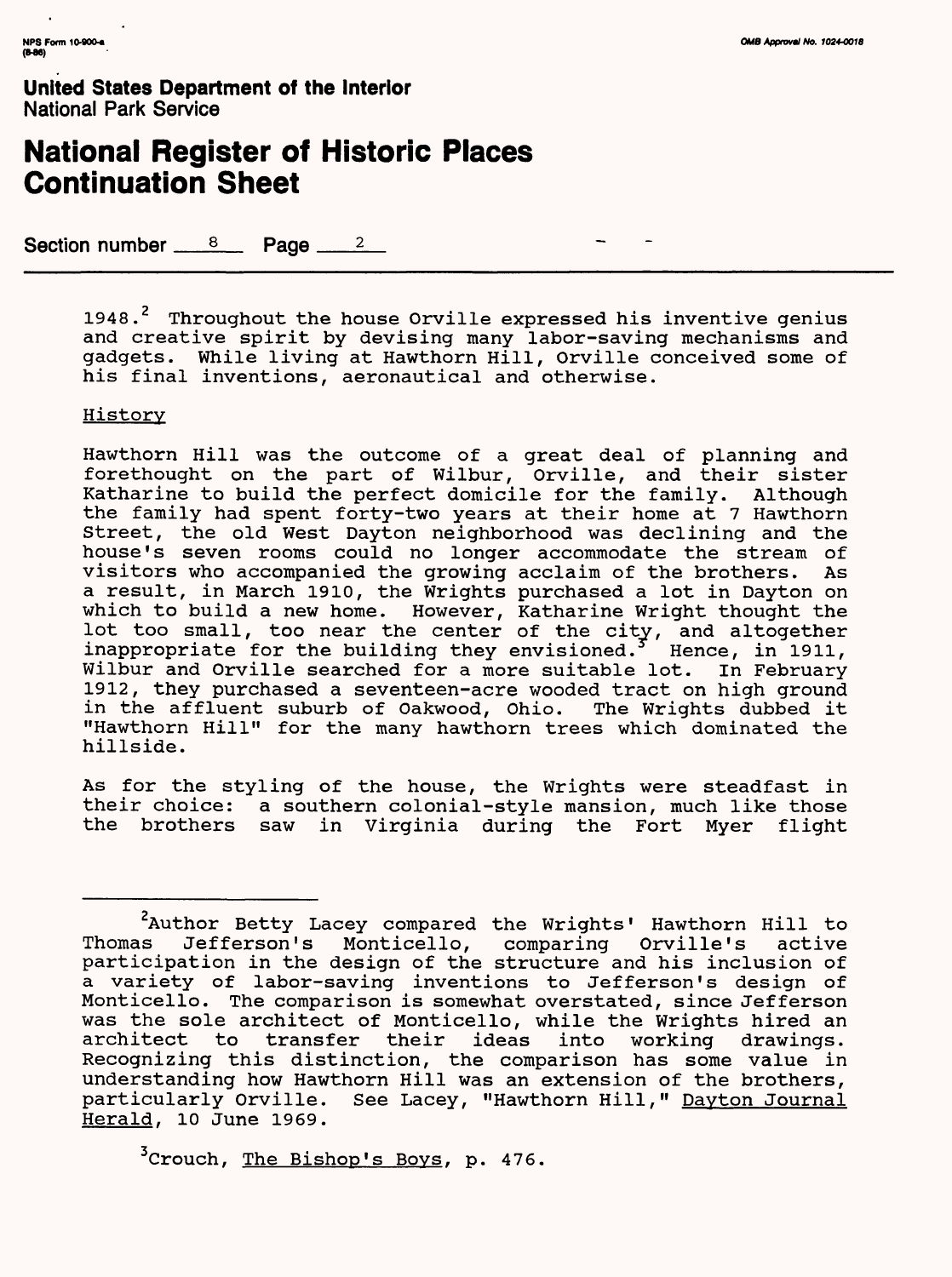### **National Register of Historic Places Continuation Sheet**

Section number  $8 \times 10^8$  Page  $3 \times 3$ 

demonstrations of 1908 and 1909.<sup>4</sup> While both Wilbur and Orville drew up the preliminary plans for their colonial mansion, it was Orville who took much more of an interest in the project than his<br>brother. Nonetheless, Wilbur clearly expressed his opinions to Nonetheless, Wilbur clearly expressed his opinions to Orville:

In looking over the proposed plan of the new house I see that most of the rooms are smaller than in the original plans, and only the price has been enlarged. You are wasting entirely too much space on halls, etc.... I see plainly that I am going to be put into one of the south bedrooms so I propose a new plan for them. In any event I am going to have a bathroom of my own so please make  $me$  one.

Wilbur died in May 1912, but not before Orville and he had approved final plans for the house which were prepared by the local architectural firm of Schenck and Williams. $\delta$  The Wrights hired the architectural firm to transform their ideas into construction documents. As part of his own personal mourning process, Orville closely supervised Hawthorn Hill's fabrication himself, frequenting the construction site whenever his schedule permitted. In fact, it was not uncommon during the construction to see the Wrights and their relatives picnicking at the site: "We went to Orville's dooryard—suppered there—and spent the evening on Orville's roof. It is 42 feet above the ground. We had a nice breeze there." $'$ 

The mansion's interior and furnishings received the same attention as the exterior. Every detail had to be to Orville's complete

6Davton Herald, 11 November 1948.

'Bishop Milton Wright Diary. 29 June 1913, Wright Brothers Collection, Wright State University, Dayton, Ohio.

<sup>4</sup>Mary Ann Johnson, A Field Guide to Flight: On the Aviation Trail in Davton, Ohio (Dayton: Landfall Press, 1986), p. 71.

Wilbur Wright to Orville Wright, 26 May 1911, in Miracle at Kitty Hawk: The Letters of Wilbur and Orville Wright, ed. Fred C. Kelly (New York: Harcourt Brace, 1943; reprint ed., New York: Farrar, Straus and Young, 1951), p. 382.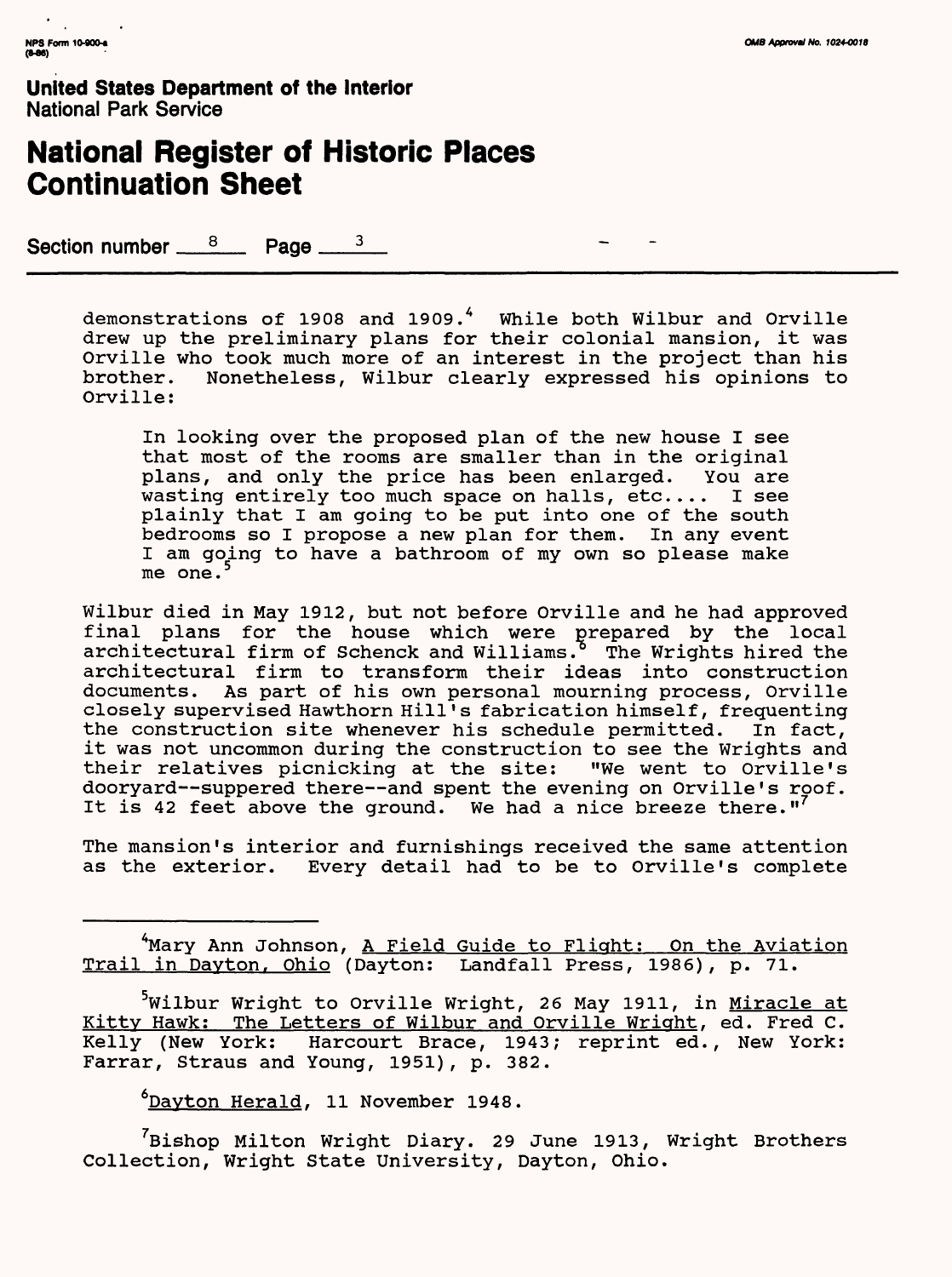#### **National Register of Historic Places Continuation Sheet**

Section number  $\frac{8}{2}$  Page  $\frac{1}{2}$ 

satisfaction. After the workmen had finished staining the mahogany doors in the house, Orville thought<sub>s</sub>the finish too reddish and promptly restained the doors himself. $^{\circ}$  Likewise when the imported Irish carpets arrived, Orville found the design was not exactly in line with the fireplace in the living room, so he drew a detailed sketch of how the carpet design should fit around the fireplace and sent the carpet and sketch back to Ireland.

Why was Orville Wright so preoccupied with Hawthorn Hill, giving it the same degree of intense creativity and inventiveness that he and his brother devoted to aeronautics? Because Orville inherited his mother's extreme introversion, he "invented" Hawthorn Hill as<br>"his means of insulating himself from the world."<sup>10</sup> Orville's "his means of insulating himself from the world."<sup>10</sup> painful shyness caused him to shrink away from public speaking. During countless public ceremonies where Orville Wright was an honored guest, he made it known in advance his wish not to make any remarks. Therefore, no audio recording of his voice exists. According to Historian Tom Crouch, "The house was Orville's machine for living"<sup>11</sup> where he found pleasure in maintaining its utility systems which he designed. Crouch observed:

The domestic spaces that Orville fashioned with such care, and the bits and pieces of homespun technology with which he furnished them, were his psychological shield. Wrapped in an environment of his own design and construction, he created a private world that he could control.

<sup>8</sup>Horace A. Wright, Recollections," in Wright Reminiscences, comp. Ivonette Wright Miller (Dayton: Air Force Museum Foundation, 1978), p. 157.

9Graham Justus, "Hawthorn Hill Has a Special Place in World History," NCR Factory News, June 1965, p. 4.

<sup>10</sup>Crouch, The Bishop's Boys, p. 476.

 $11$ Ibid., p. 477.

 $12$ Ibid., p. 479. This became especially true following his father's death in 1917, and Katharine's estrangement from Orville following her marriage in 1926, and death in 1929.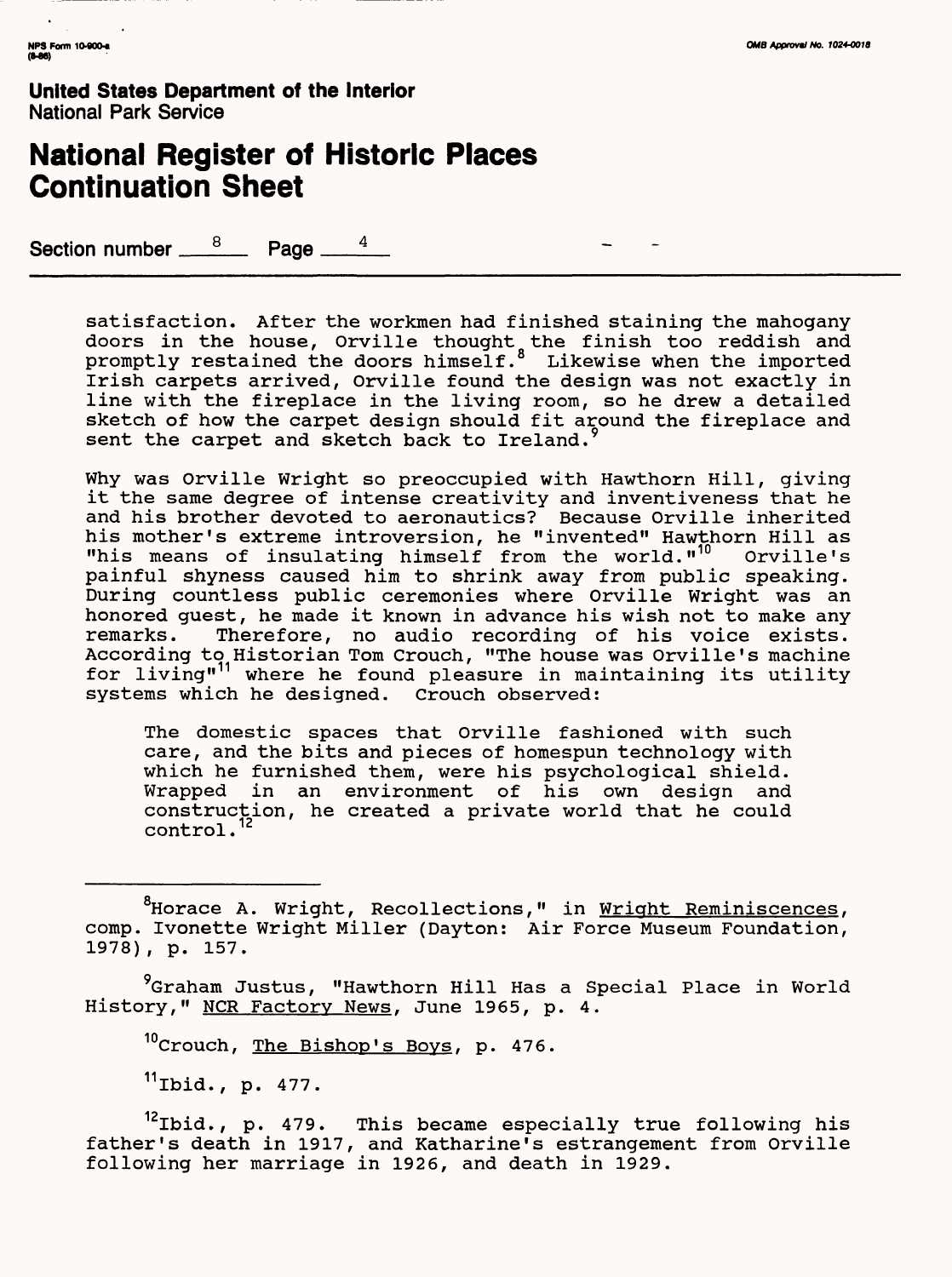### **National Register of Historic Places Continuation Sheet**

Section number  $\frac{8}{2}$  Page  $\frac{5}{2}$ 

Construction of Hawthorn Hill was completed in the spring of 1914. On April 28, Bishop Wright, Katharine Wright, and housekeeper Carrie Grumbach moved into Hawthorn Hill in Orville's absence. In mid-May, the landscaping was completed, and by June, the double garage was ready to house Orville's Franklin automobile.

Orville Wright's Hawthorn Hill has often been compared to Thomas Jefferson's Monticello because both estates possess many labor saving devices and gadgets contrived by their occupants. Hawthorn Hill never needed a serviceman for the plumbing, heating or wiring because Orville insisted upon "fixing" it himself. The day Orville had his fatal heart attack, he had been dismantling and repairing the bell system he had rigged to operate the doorbells and buzzers located in the kitchen.

Other contraptions of Orville's design included a special system of chains and rods that allowed him to control the furnace from upstairs rooms. For Carrie Grumbach's convenience, Orville devised a central vacuum system built into the walls that only needed emptying but once a year (Carrie found the system troublesome and refused to use it). As for the plumbing, Orville concocted an early day version of a water softener involving the collection, pumping, and filtering of rainwater through a series of cisterns. This purified water was used in a huge shower also designed by Orville and located in his bathroom. Beneath the bathroom floor was another Wright contrived feature, a series of shields and drains to prevent the staining of the ceiling below.

Orville's ingenuity did not stop with the home's mechanical

<sup>&</sup>lt;sup>13</sup> Dayton Daily News, 14 November 1948.

<sup>14</sup>Justus, "Hawthorn Hill," p. 4.

<sup>&</sup>lt;sup>13</sup>Jay R. Petree, "Memories of My Cousin Orville Wright," in Wriqht Reminiscences, comp. Ivonette Wright Miller (Dayton: Air Force Museum Foundation, 1978), p. 133.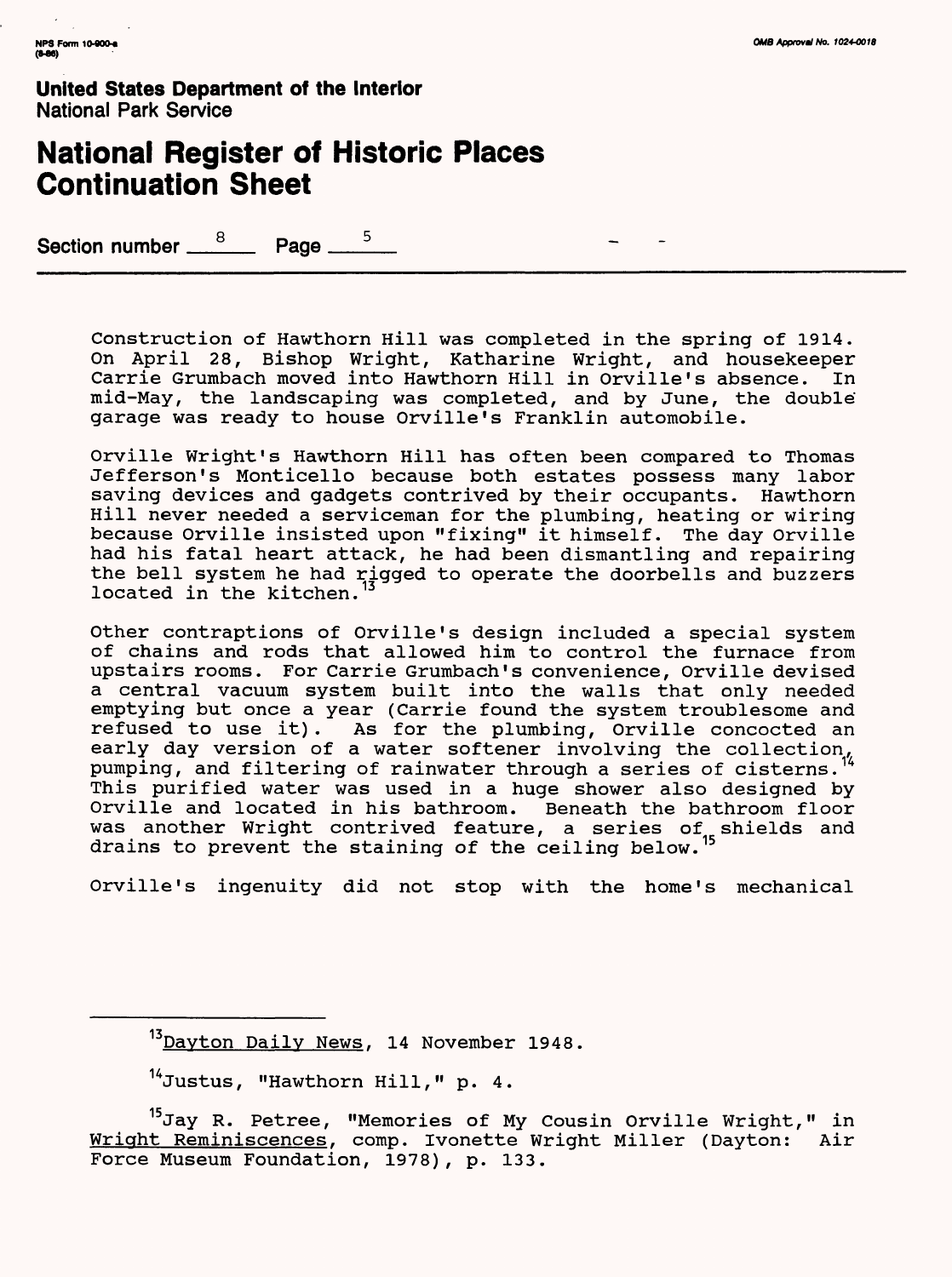#### **National Register of Historic Places Continuation Sheet**

Section number  $8 \text{ Page}$   $\frac{6}{5}$ 

systems;<sup>16</sup> he also conceived of many other convenient apparatuses. To aid in spring cleaning, Orville crafted a unique set of tools to take down, <sub>S</sub>lean, and replace the silk damask hanging on the mansion walls." In his bathroom, Orville constructed a special rack to dispense his homemade toiletries, and in the kitchen was a one-of-a-kind toaster capable of slicing and browning bread to perfection. Orville installed a buzzer system in the dining room which he used to call Carrie from the kitchen during meals. The library, Orville's favorite room in the house, was equipped with several comforting features such as an easy chair fashioned with reading stand and a matching adjustable footstool suited to ease the pain Orville often experienced in his legs as a result of an airplane crash at Fort Myer in 1908.<sup>18</sup>

Not only did these inventions make life easier for Orville Wright and his family, they also served to foster a sense of security for the retiring and diffident Wright brother. Orville's fame invited constant public attention. According to Historian Tom Crouch:

During the mid-1920s, Orville emerged as one of the most revered men of his generation. There was a mythic quality to his fame. As the sole survivor of the team that had given flight to the world, he was seen as the living embodiment of an American tradition of heroic invention that stretched back to the early years of the Republic. He was, quite literally, a legend in his own<br>time--an exemplar and an inspiration for future time--an exemplar and an inspiration for future generations of Americans. "

Historian Crouch continued:

<sup>17</sup>Petree, "Memories of My Cousin," p. 133.

<sup>18</sup>Wilkinson Wright, 23 May 1989, Interview with Jill York O'Bright and David Richardson, Dayton, Ohio.

<sup>19</sup>Crouch, The Bishop's Boys, p. 472.

<sup>&</sup>lt;sup>16</sup>All of Orville's modifications to the house described to this point are still in place and workable. The dining room buzzer system and the modified armchair and stool in the library, described below, are also still in place.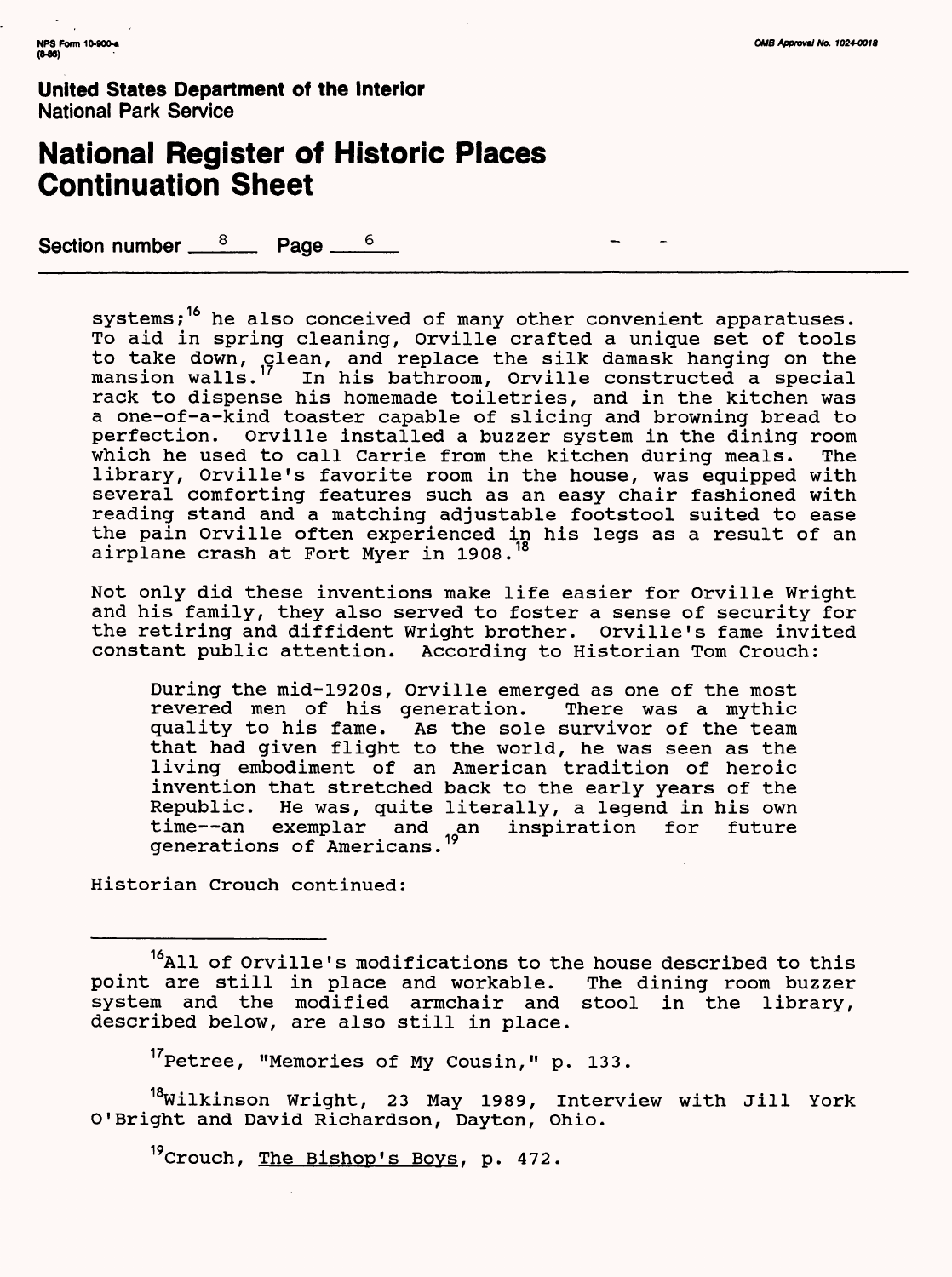### **National Register of Historic Places Continuation Sheet**

Section number  $\frac{8}{2}$  Page  $\frac{7}{2}$ 

Distinguished visitors to Dayton were obliged to call at Hawthorn Hill. The celebrities ranged from Carl Akeley, the big game hunter and showman, Nobel Laureate Dr. Robert Millikan, poet Carl Sandburg, and physicist Michael Pupin, to such aviation personalities as General William Mitchell [advocate of a large, independent air<br>force], Admiral Richard Byrd, and the great Richard Byrd, and the great scientist/engineer Theodore von Karman.

The banquets, medals, awards, honorary degrees, and visits from distinguished guests were only the beginning. The Wright brothers were the most memorialized Americans of the twentieth century. Of all their countrymen, only<br>Washington, Jefferson, and Lincoln have inspired Washington, Jefferson, and Lincoln have inspired commemorative zeal to match.  $1$ 

Indeed, Orville Wright continued to lend his creative genius to serve his country. Although he relinquished the lease on the bike shop at 1127 West Third in favor of building his own laboratory at 15 North Broadway, Orville signed on as a consulting engineer at Dayton-Wright, a company organized by Edward A. Deeds and Charles F. Kettering to manufacture airplanes. During World War I, Orville was a commissioned major in the aviation section of the Signal Officers Reserve Corps and stationed in Dayton to continue researching and developing aeronautical technology. Engaged in developing "flying boats" or seaplanes, Orville also tinkered with missiles. He was still working on the "Kettering Bug," an unmanned flying bomb powered by a four-cylinder engine, after the Armistice was signed. His last significant contribution to aeronautics came in conjunction with James H. Jacobs in developing and patenting the split flap-trailing edge device to increase lift and allow a pilot to reduce speed in a steep dive. In 1919, when the Dayton-Wright Company was purchased by General Motors and the Dayton plant closed four years later, Orville ceased conducting active aeronautical research, but his influence on the industry remained intensive through service on a number of aeronautical boards and commissions. Wright served on the Daniel and Florence Guggenheim Fund for the

<sup>20</sup>Ibid., p. 502.

 $^{21}$ Ibid., pp. 503-4.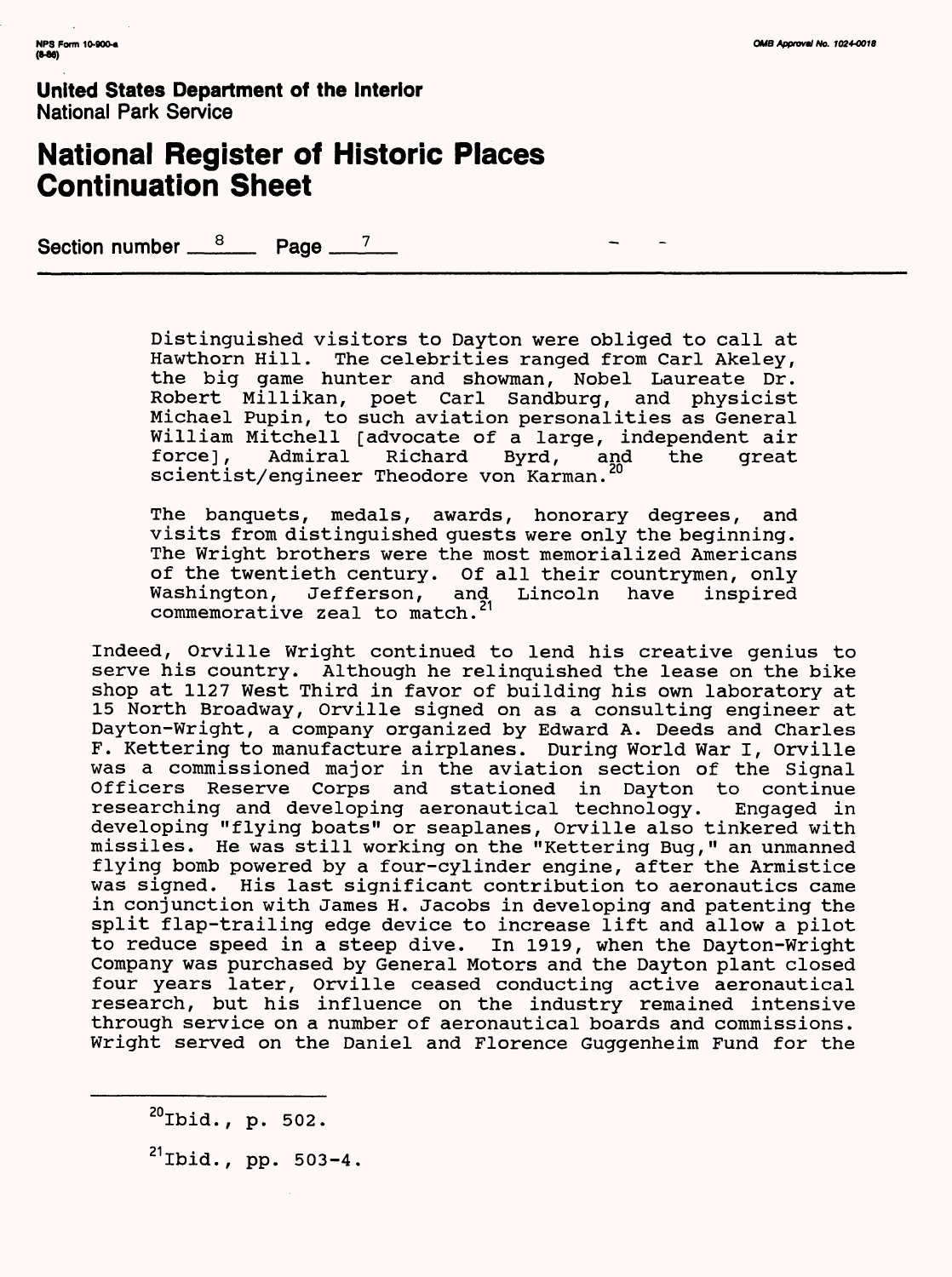### **National Register of Historic Places Continuation Sheet**

Section number  $\frac{8}{2}$  Page  $\frac{8}{2}$ 

Promotion of Aeronautics, and helped decide which areas of research would be funded to spur the growth of the infant U.S. industry. The Guggenheim Fund helped produce substantial breakthroughs in aeronautical technology.

Orville Wright's most important supervisory and guiding role began in 1920 when President Woodrow T. Wilson appointed him to serve on the National Advisory Committee for Aeronautics (NACA), a body which supervised and promoted research in aeronautics. Wright's service to NACA spanned twenty-eight years, the longest term in its history, and in no small part helped make the United States a dominant air power by the eve of World War II. During that war, dominant air power by the eve of World War II.<br>Orville continued to play an "active and Orville continued to play an "active and visible" role, particularly through his work on a military code machine. Orville performed his NACA responsibilities seriously through his exemplary attendance at meetings, some of which he helped host in Dayton. Wright was a strong advocate of independent inventors before NACA. NACA established the facilities which created the technological base of aeronautical research responsible for developing the early U.S. space program. In recognition of his many distinguished years of service to NACA, President Harry S Truman presented Orville Wright with the Award of Merit.

To the outside world, Orville Wright seemed quite shy and reserved, but inside his sanctuary of Hawthorn Hill, Wright was a great family man, conversationalist, and practical joker. At Hawthorn Hill, Orville was free from the public eye. Hence, the estate was the site of many family gatherings at which all could enjoy The mansion was the location of traditional Thanksgiving and Christmas dinners as well as the site for special occasions such as the weddings of Orville's nieces, Ivonette Wright Miller and Leontine Wright Jameson. The funeral services of Bishop Milton Wright and Katharine Wright Haskell were also held at Hawthorn Hill.

 $22$ Ibid., pp. 468-473, 521; and Harry A. Butowsky, "Man in Space: A National Historic Landmark Theme Study, Phases I and II (Washington, D.C.: Department of the Interior, National Park Service, 1984). Orville Wright also received the American Distinguished Flying Cross, the French Legion of Honor medal, and eleven honorary degrees from U.S. and European universities.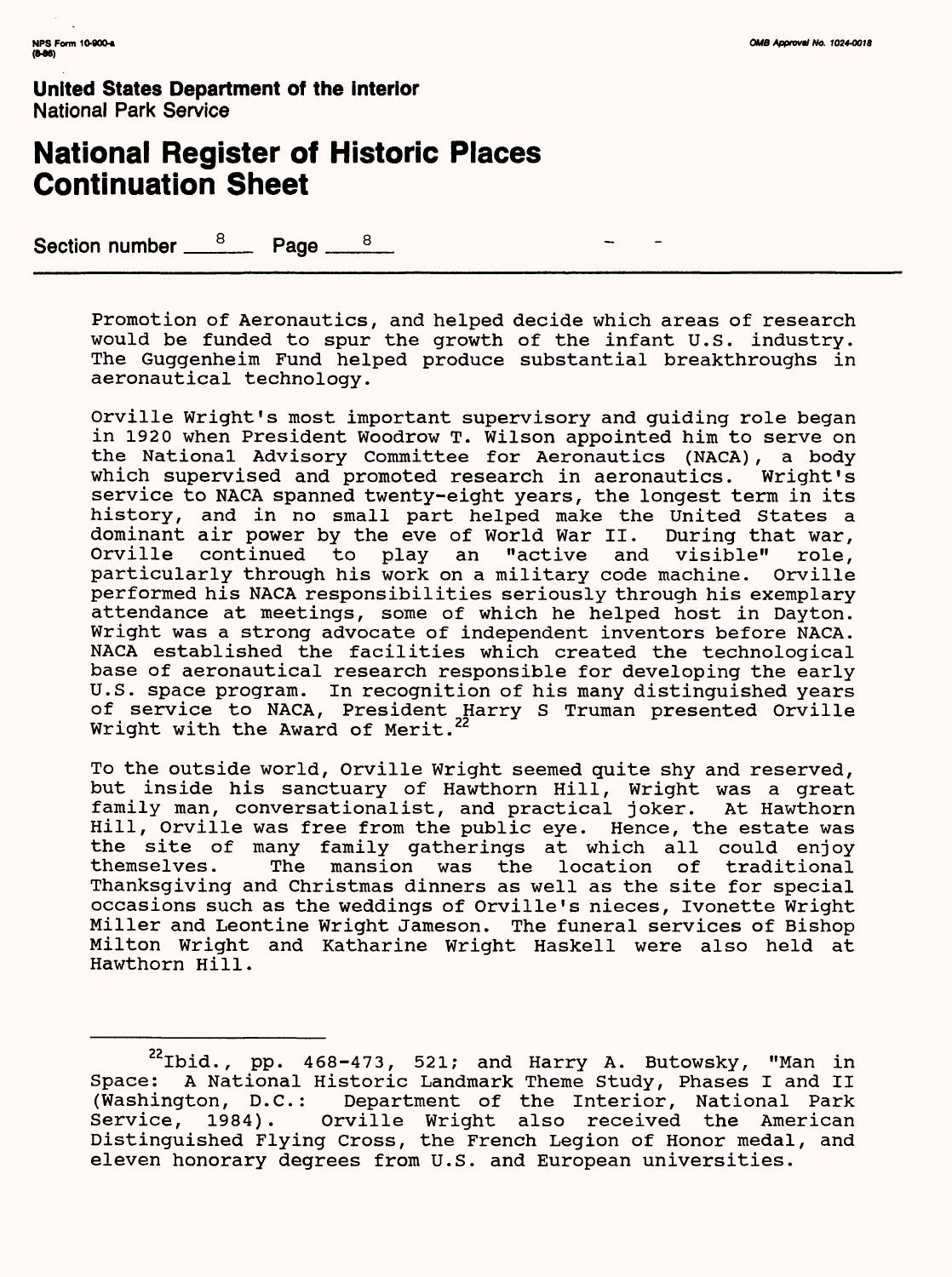### **National Register of Historic Places Continuation Sheet**

Section number  $\frac{8}{2}$  Page  $\frac{1}{2}$ 

Orville Wright generated some of his last patents and inventions at Hawthorn Hill. It was at the 1923 Hawthorn Hill Christmas Eve dinner that Orville introduced the family to his latest contraption, a toy he called Flips and Flops.<sup>23</sup> The toy was such a success with the family, Orville patented the gizmo and assigned its manufacture to a company owned by his relatives. After sales of the toy peaked and then began to slope downward, the company changed its focus to specialty advertising including miniature airplanes. Not only did Orville design and build the printing press used to apply advertising to the toy planes, but he also engineered the machine which produced the plane's parts.

Other projects Orville undertook while residing at Hawthorn Hill included the development of an automatic record changer and an automatic transmission system intended to shift a car as needed when climbing hills. It was also while living at Hawthorn Hill that Orville conducted new wind tunnel tests and refined the splitwing flap for slowing down airplanes during landings.

One of the most famous guests at Hawthorn Hill arrived on June 22, 1927. Charles Lindbergh came to Dayton upon Orville Wright's invitation, several weeks after he had flown nonstop over the Atlantic Ocean. Lindbergh was making his way back to St. Louis after his joyous reception in New York, and landed his "Spirit of St. Louis" at Wright Field outside of Dayton. When Lindbergh explained his promise to financial backers to make no further public appearances until his St. Louis homecoming, Orville took him directly to Hawthorn Hill. Thousands of disappointed Daytonians, waiting downtown in anticipation of seeing the Lindbergh/Wright motorcade, began converging on Hawthorn Hill. Inside, Ivonette Wright Miller recalled:

Dinner was about to be served when from nowhere people began to appear on the front lawn. Soon the front lawn was crowded, then the side lawns and the hillside at the

<sup>24</sup> Crouch, The Bishop's Boys, p. 479.

<sup>25</sup>Johnson, Field Guide to Flight, p. 43.

<sup>&</sup>lt;sup>23</sup> Ivonette Wright Miller, comp., Wright Reminiscences (Dayton: Air Force Museum Foundation, 1978), p. 23.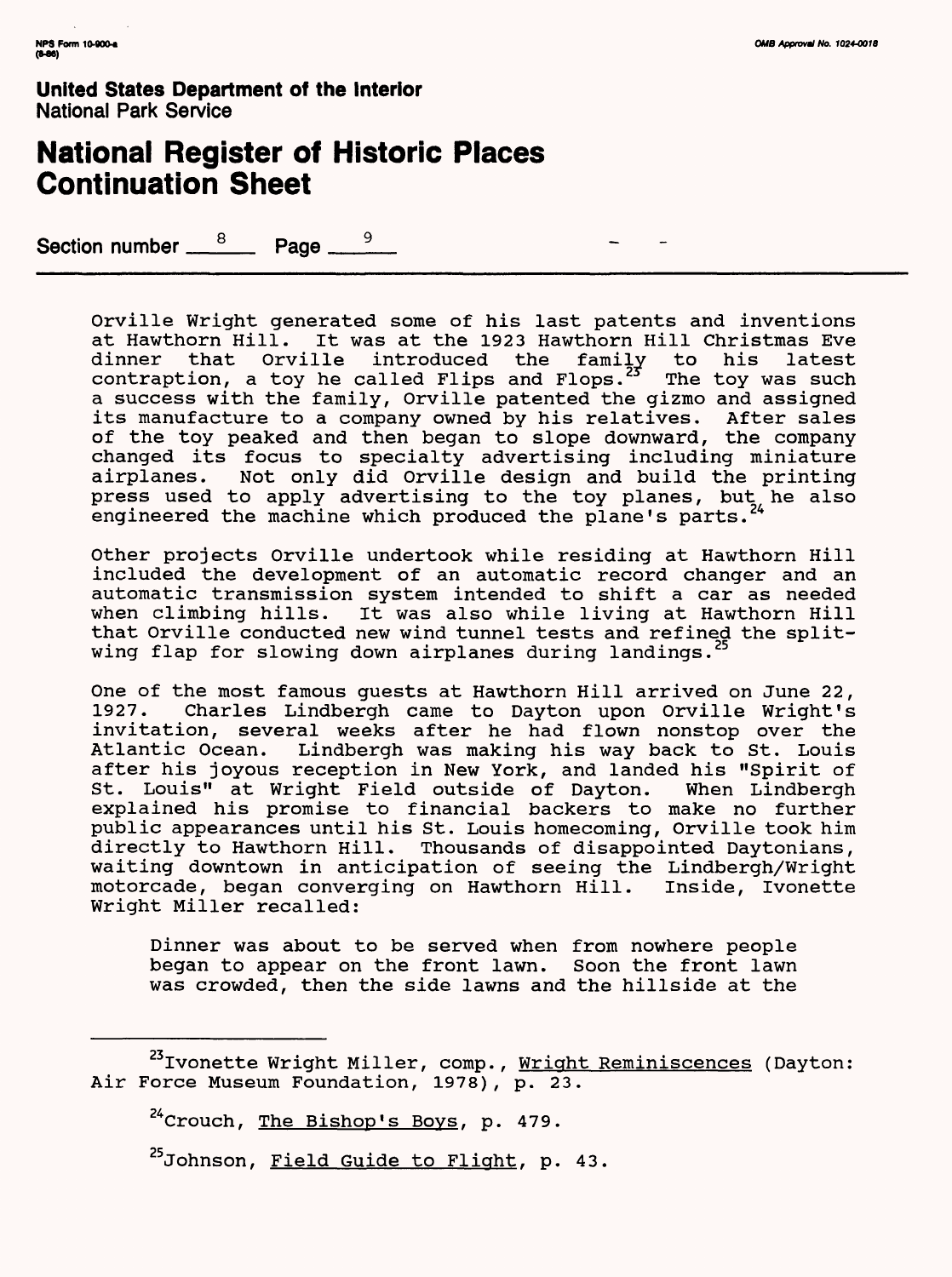## **National Register of Historic Places Continuation Sheet**

Section number  $\frac{8}{2}$  Page  $\frac{10}{2}$ 

back. It was not a crowd but a mob, pushing and shoving, trampling the flower beds and bushes, climbing trees, all clamoring for a look at Lindbergh. When people came up on the porch, the occupants of the house took refuge on the second floor. But the mob persisted, demanding at least a glimpse of their hero. Finally, Orville Wright, more to save his house from ruin than to gratify the crowds, appealed to Lindbergh, and he made a brief appearance on a little balcony of the front portico, tall and boyish, with Orville Wright at his side. The crowd seemed satisfied and dispersed.<sup>26</sup>

Wright maintained a close friendship with Lindbergh for many years.

Orville Wright's last labor of creation began in 1947 when Edward Deeds, chairman of the board of National Cash Register Corporation (NCR), asked him to reconstruct the 1905 Wright Flyer III, the world's first practical airplane. Deeds wanted to exhibit the Flyer III in his Carillon Park, a center commemorating the Dayton area's role in the history of transportation. Wright meticulously supervised the aircraft's reconstruction and helped design the exhibit building.

When Orville Wright died on January 30, 1948, the Dayton community was dismayed to learn that he made no provision in his will for Hawthorn Hill. In response to widespread concern that the house should be preserved, the city of Oakwood investigated turning the mansion into a memorial library, school, or community center but concluded it to be unviable. The Wright heirs then put Hawthorn Hill on the open market whereupon Edward Deeds of NCR purchased it.<sup>28</sup>

Today, Hawthorn Hill still serves NCR as a guest house for overseas visitors and dignitaries. The house was redecorated shortly after its purchase by NCR, and only the library remains exactly as it was when Orville lived there. In a special niche built into the

 $^{26}$ Crouch, The Bishop's Boys, p. 503.

27Ibid., p. 521.

<sup>28</sup>Lacey, "Hawthorn Hill," Dayton Journal Herald, 10 June 1969.